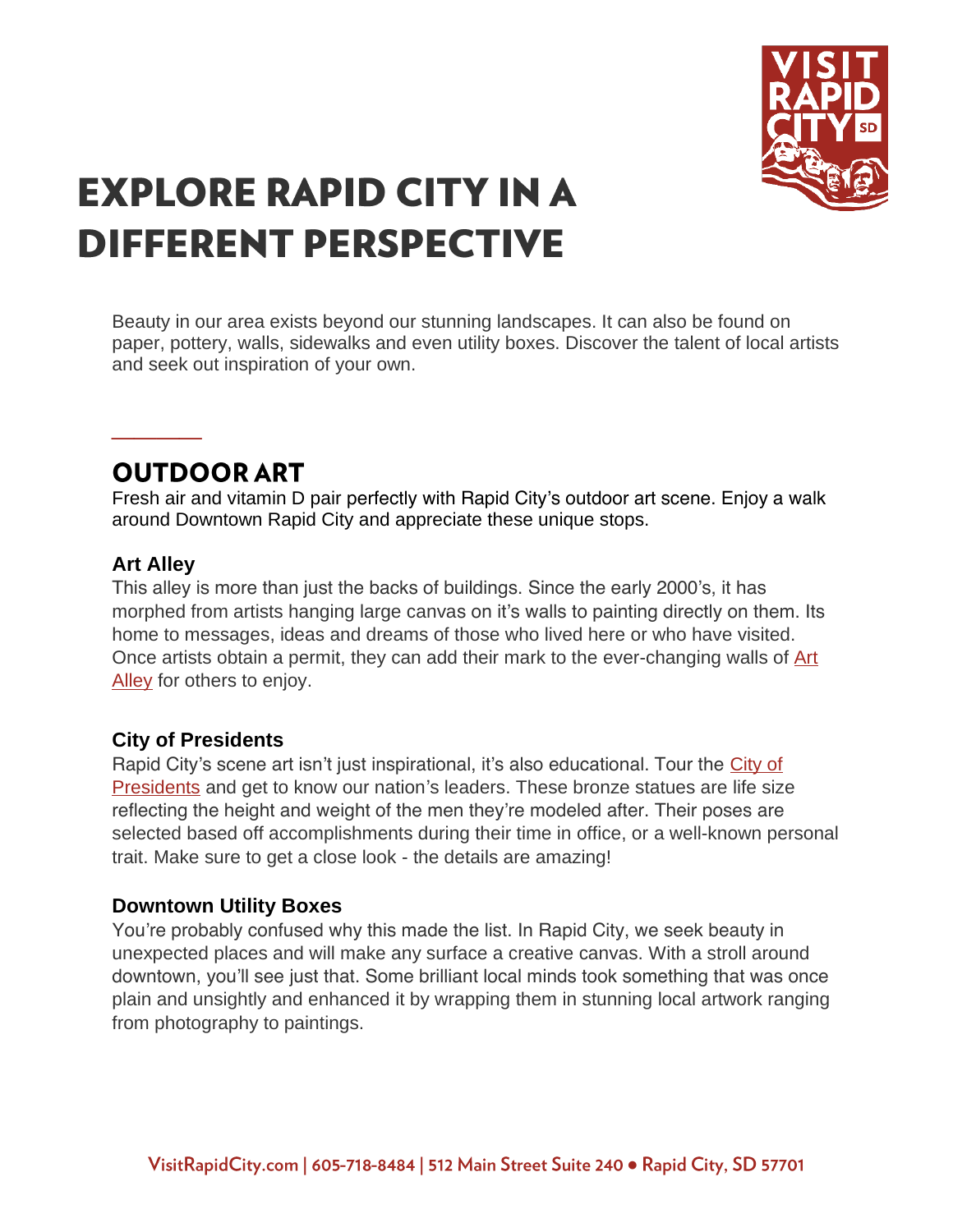## **NATIVE AMERICAN ART**

Native American culture has many beautiful traditions and ways of sharing their heritage. A favorite for many to witness is the handmade artwork you can find at these local Rapid City locations.

### **Dakota Drum Company**

**\_\_\_\_**

Take in the traditional craftsmanship of hand painted drums and buffalo hides by Lakota Artist Sonja Holy Eagle. Visitors can often watch Sonja at work right in the store and have an opportunity to speak with her about her designs or the process in which she creates these high-quality items. [Dakota Drum](https://www.visitrapidcity.com/things-to-do/arts-culture/dakota-drum-company) also carries traditional beadwork and quillwork made by artists from the Cheyenne River, Pine Ridge, Standing Rock and Rosebud reservations.

### **Prairie Edge Trading Co. and Galleries**

Spanning half a block and standing two stories tall, [Prairie Edge Trading Co. and](https://www.visitrapidcity.com/things-to-do/arts-culture/prairie-edge-trading-company-and-galleries)  [Galleries](https://www.visitrapidcity.com/things-to-do/arts-culture/prairie-edge-trading-company-and-galleries) is a treasure trove of magnificent items. Within its walls you can find locally made items, authentic Native American art and so much more. The purpose of this store is to educate the public and preserve the heritage and culture of the Northern Plains Indians while providing the Northern Plains Indian artists an outlet for their work.

### **Racing Magpie**

Located inside the historic Aby's Feed and Seed building in Downtown Rapid City, the [Racing Magpie](https://www.visitrapidcity.com/things-to-do/arts-culture/racing-magpie) gallery captures the attention of many. Their mission is to provide a space where contemporary Native American artists can express themselves. Within their building they showcase rotating exhibits, rent out rooms for artists to set up shop, and host camps and events for the community.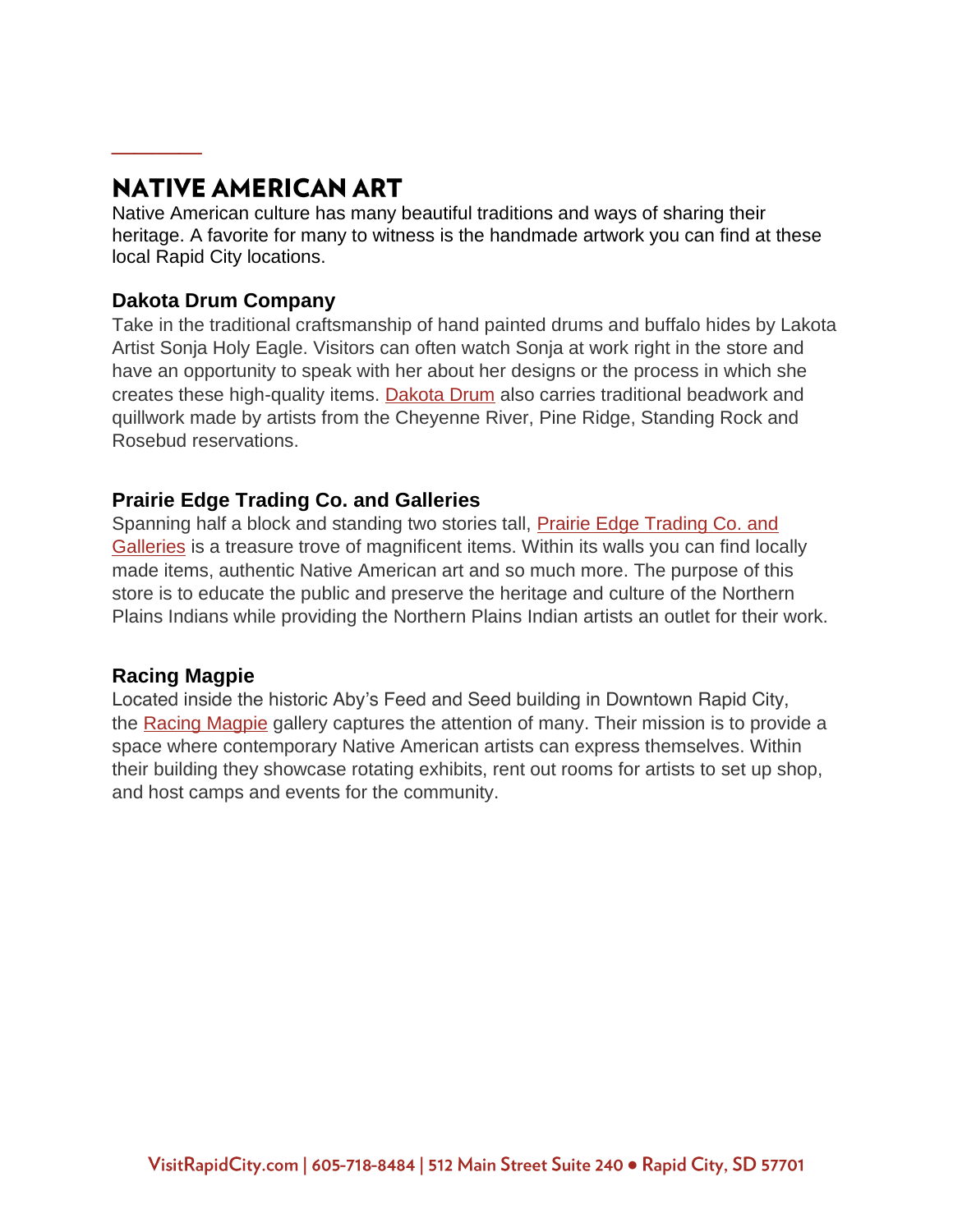# **LOCAL GALLERIES**

The artists of Rapid City and Black Hills create one of kind pieces that showcase many astonishing things about our home. Explore their perspective at these local galleries.

### **Dahl Arts Center**

**\_\_\_\_**

Since 1974, the [Dahl Arts Center](https://www.visitrapidcity.com/things-to-do/arts-culture/dahl-arts-center) has served as a premier western South Dakota arts center for contemporary visual arts, arts education along with performing arts. During a visit you can explore their rotating exhibits in their five visual art galleries, young ones can experience the interactive children's gallery, visit their gift shop, or sign up for a class to get a hands-on experience.

### **Gallery Six13**

**\_\_\_\_**

This free and dog friendly fine art gallery features the artwork of regional Black Hills artists. Located in Downtown Rapid City it's a great place to admire the talent of local artists. [Gallery Six13](https://www.visitrapidcity.com/things-to-do/open-business-covid-19/gallery-six13) is open late afternoon to late evening, a perfect stop for those who are downtown for dinner or an evening stroll. The building also features beautiful runway windows showcasing art to visitors who are unable to accommodate the evening hours.

### **Suzie Cappa Art Center**

The [Suzie Cappa Art Center](https://www.visitrapidcity.com/things-to-do/arts-culture/suzie-cappa-art-center) believes that disability is not a boundary and that all people can be creative in a supportive environment. In their downtown location visitors discover the work from artists of all abilities. This studio and gallery provides a space for over 20 full-time artists and a few part-time to create and sell their artwork.

### **ARTISTIC SOUVENIRS**

Find the perfect gift or souvenir to take home at these local shops who support the work of local artists.

### **Alex Johnson Mercantile**

Shop a variety of local and regional arts and crafts at [Alex Johnson Mercantile](https://www.visitrapidcity.com/things-to-do/shopping/alex-johnson-mercantile) located inside Rapid City's historic hotel! From hand-painted feathers to Black Hills Gold you can browse this local shop for the perfect gift or souvenir.